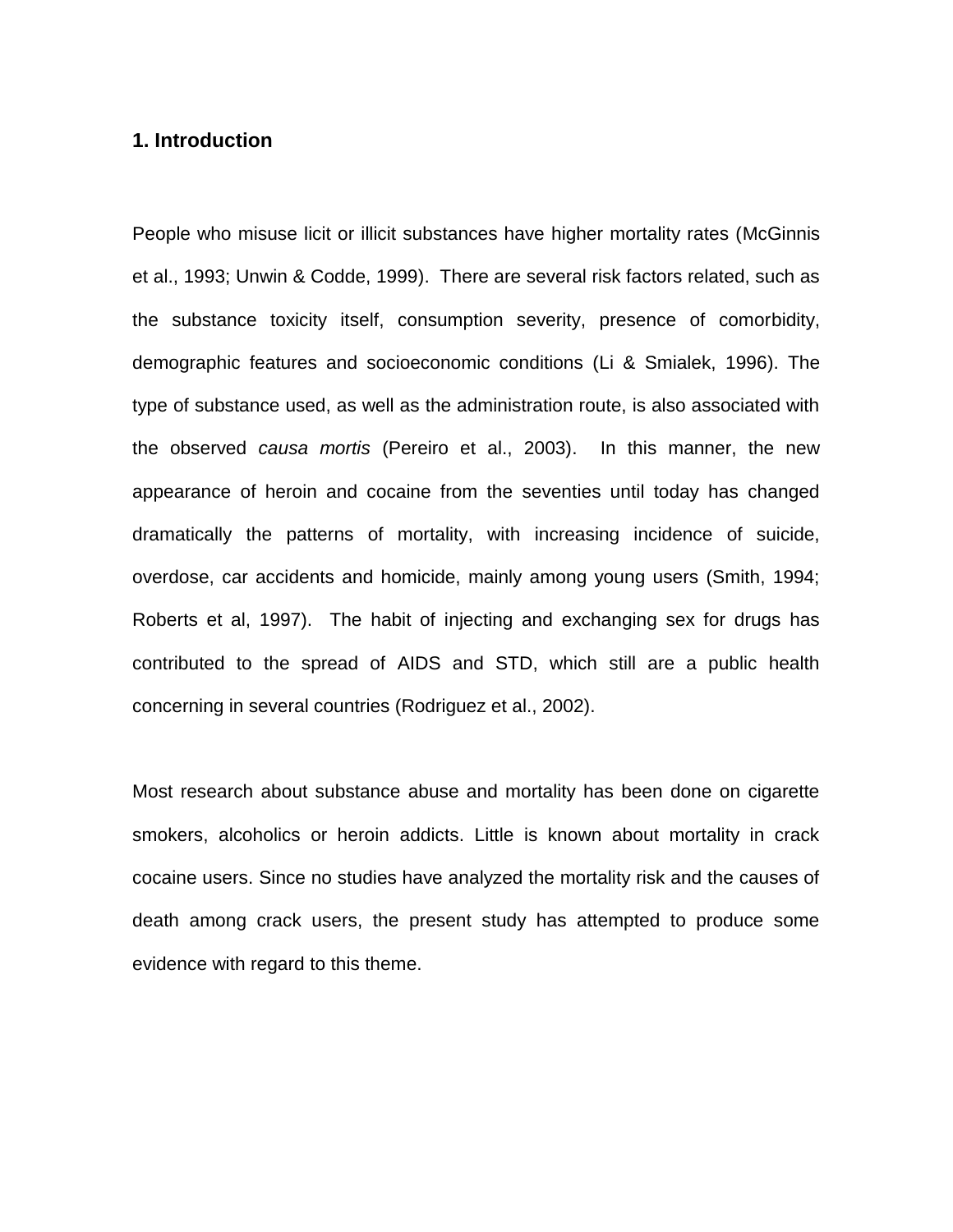## **2. Methods**

## *2.1. Subjects*

In the present study 131 consecutive crack dependent patients, admitted to the detoxification ward of a public hospital with a city-wide catchment area in São Paulo, Brazil between 1992 and 1994, were followed-up 5 years later. By that time of the admission, all met DSM IV criteria for cocaine dependence. This was the second follow-up with the same group. Data from the first study was previously publish elsewhere (Laranjeira et al., 2001).

### *2.2. Procedure*

Between 1998 and 1999 124 (94.6%) of the original cohort were located - mean follow-up 44.3 months. Semi-structured interviews were conducted by telephone with either the patient (21.5%) or a close family member (78.5%). Verbal consent was given and the project had been approved by the local ethics committee. Seven patients (5.4%) and their families could not be traced. Death certificates were verified from records held at the Municipal Offices. The hospital records of the patients were reviewed to collect demographic and socio-economical information of them by the time of the admission.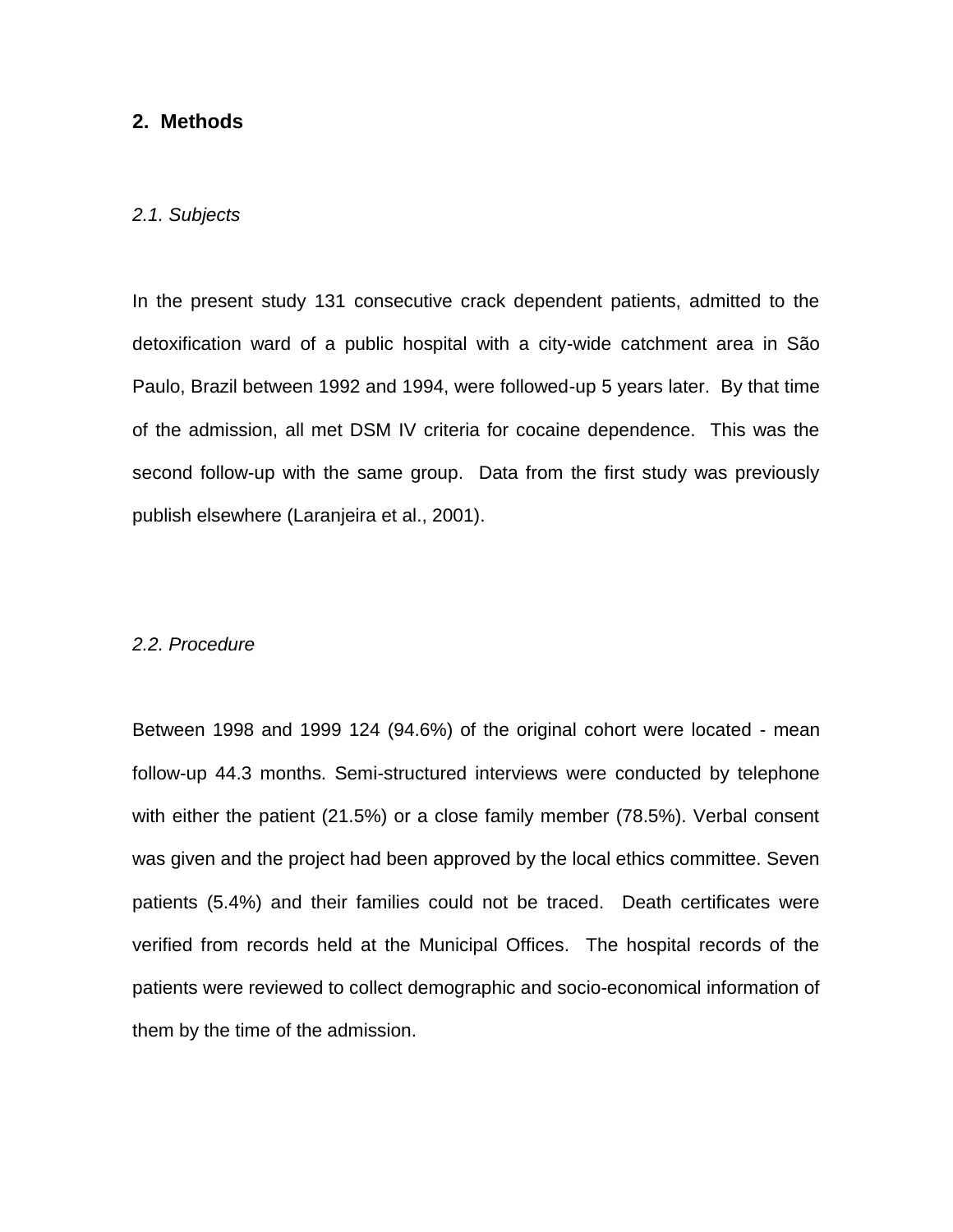### *2.3. Data analysis*

The observed mortality rate had been calculated by the direct standardisation method, adjusted for age and sex, and compared with the population of São Paulo. The mortality ratio was also calculated. The probability of being alive after five years had been estimated by means of a survival analysis (Kaplan-Meyer). Potential predictors of mortality were identified using the patients' records and compared using the Cox's proportional hazards regression. These included: demographic data, level of schooling, drug use variables, criminal history, treatment history and pre-admission psychosocial assessment.

## **3. Results**

#### *3.1. Demographic data*

The sample were predominantly young (mean  $age = 23.6$  years  $SD=6.7$ ), single (67%), white men (75%) of low educational attainment (56%) and high unemployment (69%) (**table 1**). More than half of them had been in other kind of treatment (56%). The mean age of the first crack cocaine experience was 22.6 years (from to years  $SD = 1$ ) and the great majority were using at least another drug at the admission. Half of them had been involved with criminal system.

### *3.2. Causa mortis*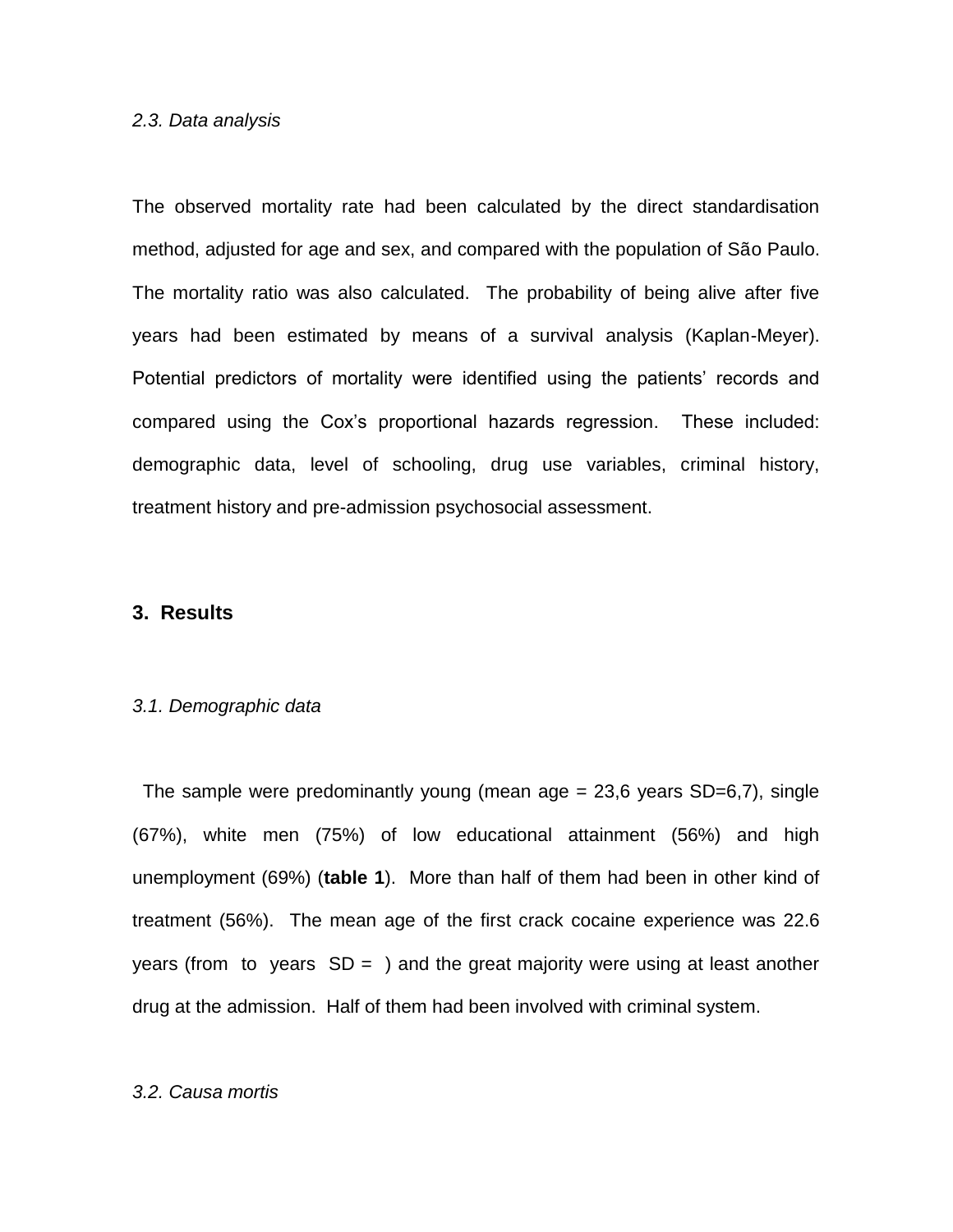Twenty-tree patients (18.5%) had died: 3 were accidental (2 cocaine overdoses and 1 drowning), 7 due to infectious complications of intravenous drug use (6 of AIDS and 1 of hepatitis B) and 13 had been shot. Relatives reported that these latter deaths were related to turf fights, punishment levelled out by drug dealers for unpaid debts or police repression. Mean age at death was 27 years (range: 18 to 40).

#### *3.3. Death rates*

Observed mortality rate, calculated by the direct standardisation method, adjusted for age and sex, was 24.92 per 1000. The expected all cause mortality rate in São Paulo, adjusted for age and sex, was 3.28 per 1000 inhabitants, giving an excess mortality rate of 21.64 per 1000 – a mortality ratio of 7.60.

## *3.4. Probability of been alive after five years*

Survival analysis showed that the probability of being alive 5 years post-treatment was 0.80 (95% CI = 0.77 to 0.84) (**Figure 1**). Seventeen variables were tested as predictors of mortality using Cox's proportional hazards regression. Three variables were identified as predictors of mortality: history of intravenous drug use (hazard risk = 3.28, 95% CI = 1.42 to 7.59,  $p = 0.005$ ), unemployment at index admission (hazard risk = 3.48, 95% CI = 1.03 to 11.80,  $p = 0.045$ ) and premature discharge from index admission (hazard risk = 2.21, 95% CI = 0.94 to 5.18,  $p = 0.068$ ).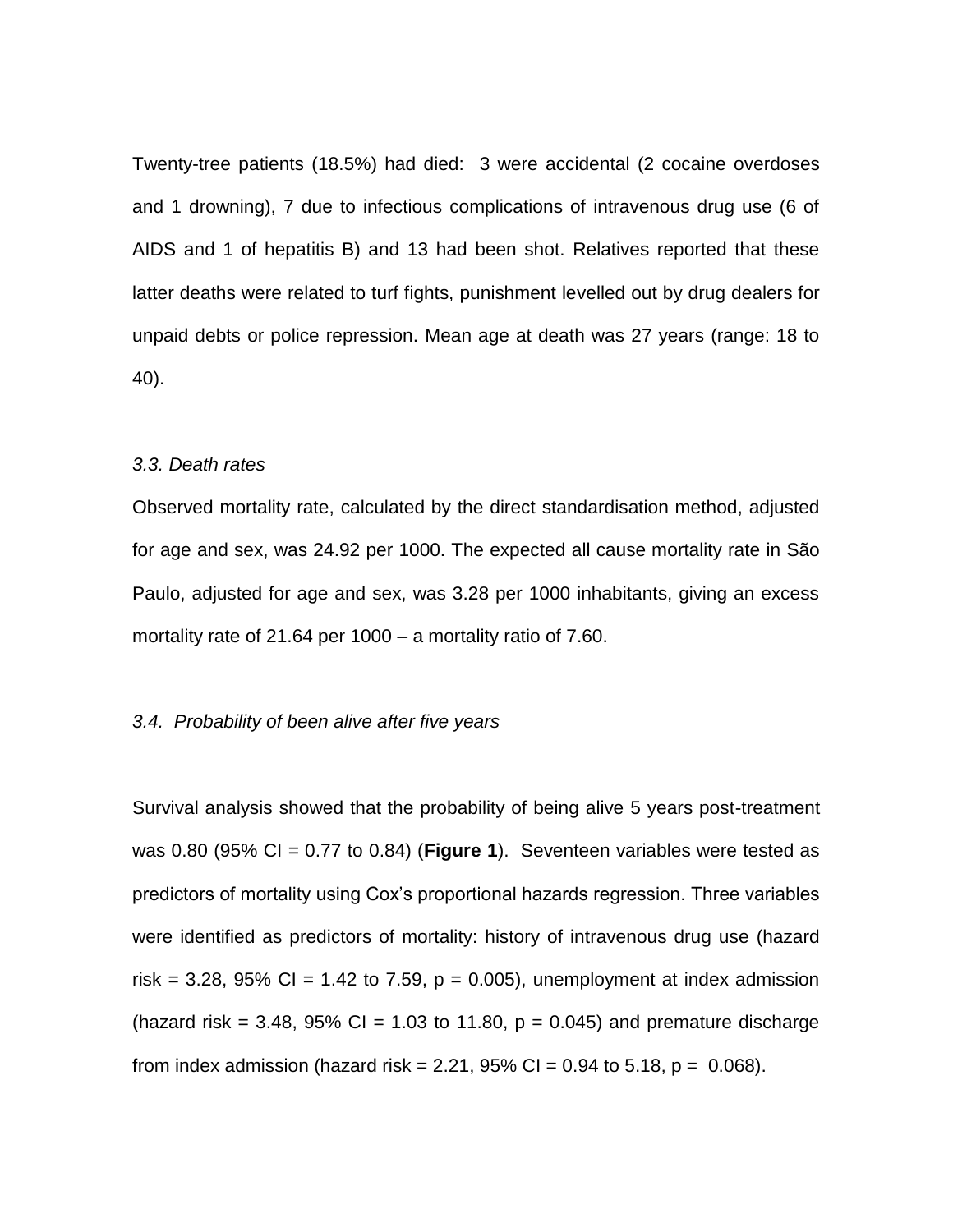## **4. Discussion**

Follow-up studies of crack/cocaine users are rare and do not have mortality as their main focus (Brain et al., 1998), consequently it is difficult to make comparisons. The nearest comparable group is opiate addicts for whom more data are available. These folow-up studies usually report death rates from 6 to 22 deaths per 1000 inhabitants, mainly due overdose (Quaglio et al., 2001; Ghodse et al., 1998; Fugeldtad; 1997).

Homicide was the main cause of death in our study. Although the background homicide rate is higher in young Brazilian men, the age adjusted homicide ratio for our sample was 7.74, suggesting that crack use substantially increased the risk of a violent death. In the USA, which has similar gun laws to Brazil, it has been argued that violence surrounding emerging crack markets led to an increase in the homicide rate (Blumstein et al., 2000).

A limitation of our study is that patients came from just one hospital, albeit one that admitted patients from all parts of São Paulo City and one of just 2 hospitals with specialist detoxification units at the time the study began. This limits the generalisabity of the results.

This is the first study of mortality in crack users and draws attention to the alarmingly high death rate, in particular from homicide. Regression analysis has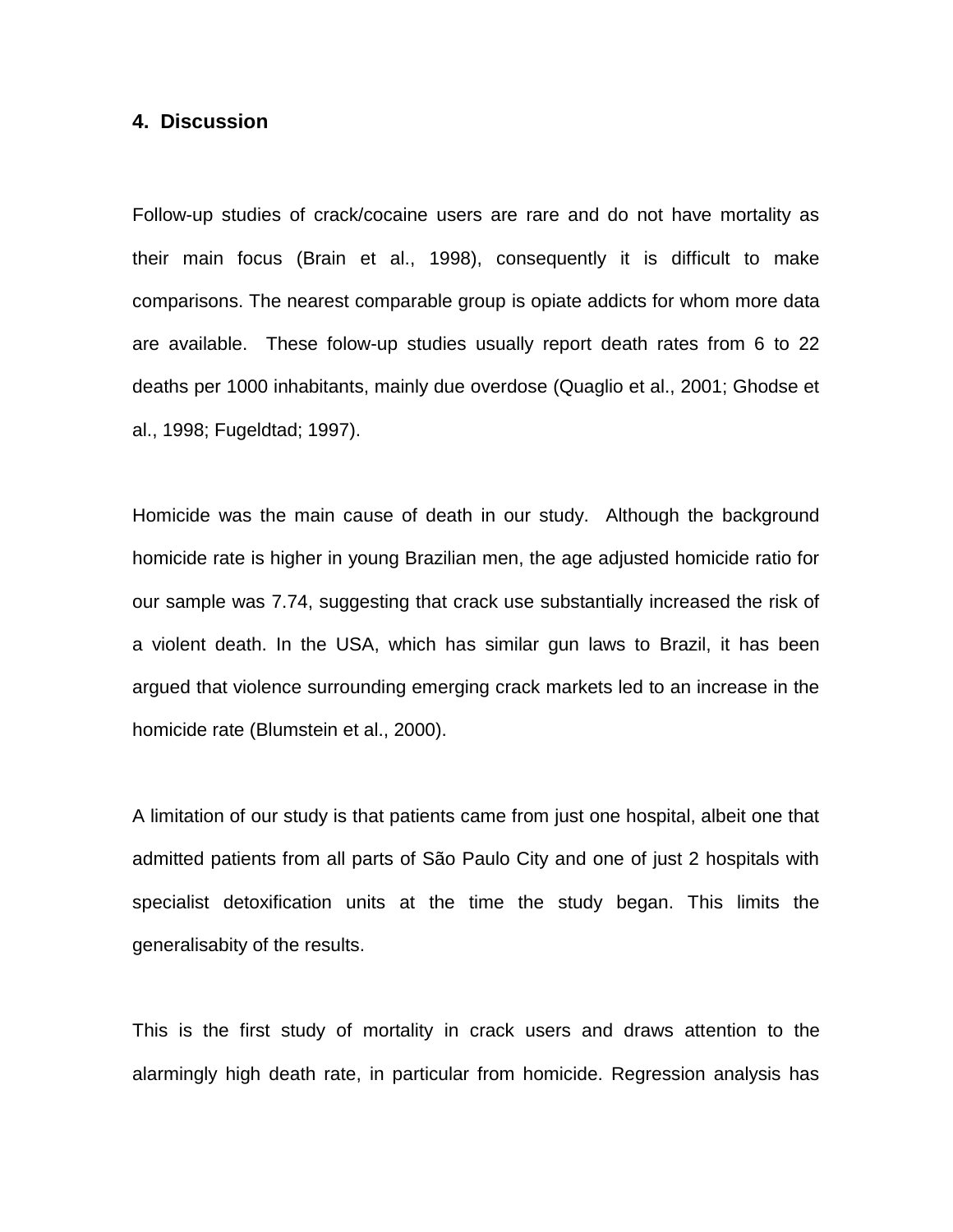identified 3 risk factors, which could inform future treatment policies: (i) enable patients to stay in treatment longer, (ii) more effective harm reduction interventions for injectors and (iii) social reintegration. However, tighter gun controls would probably have a far greater impact on mortality for both crack users and the general population.

### **References**

- Brain, K., Parker, H., Bottomley, T., 1998. Evolving crack cocaine careers: new users, quitters and long term combination drug users in N.W. England. University of Manchester, Manchester.
- Blumstein, A., Rivara, F.P., Rosenfeld, R., 2000. The rise and decline of homicide – and why. *Annual Rev Public Health.* 21, 505-41.
- Fugeldtad, A., Annell, A., Rajs, J., Ågren, G., 1997 Mortality and causes as manner of death among drug addicts in Stockholm during the period 1981- 1992. Acta Psychiatr Scand. 96, 169-75.
- Ghodse, H., Oyefeso, A., Kilpatrick, B., 1998. Mortality of Drug Addicts in the United Kingdom 1967 –1993. *Int J Epidemiol*. 27, 473-478.
- Laranjeira, R., Rassi, R., Dunn, J., Fernandes, M., Mitsuhiro, S., 2001. Crack cocaine--a two-year follow-up of treated patients. J Addict Dis. 20, 43-8.
- Li, L., Smialek, J.E., 1996. Observations on drug abuse deaths in the State of Maryland. J Forensic Sci. 41, 106-9.
- McGinnis, J.M., Foege, W.H., 1993. Actual causes of death in the United States. JAMA. 270, 2207-12.